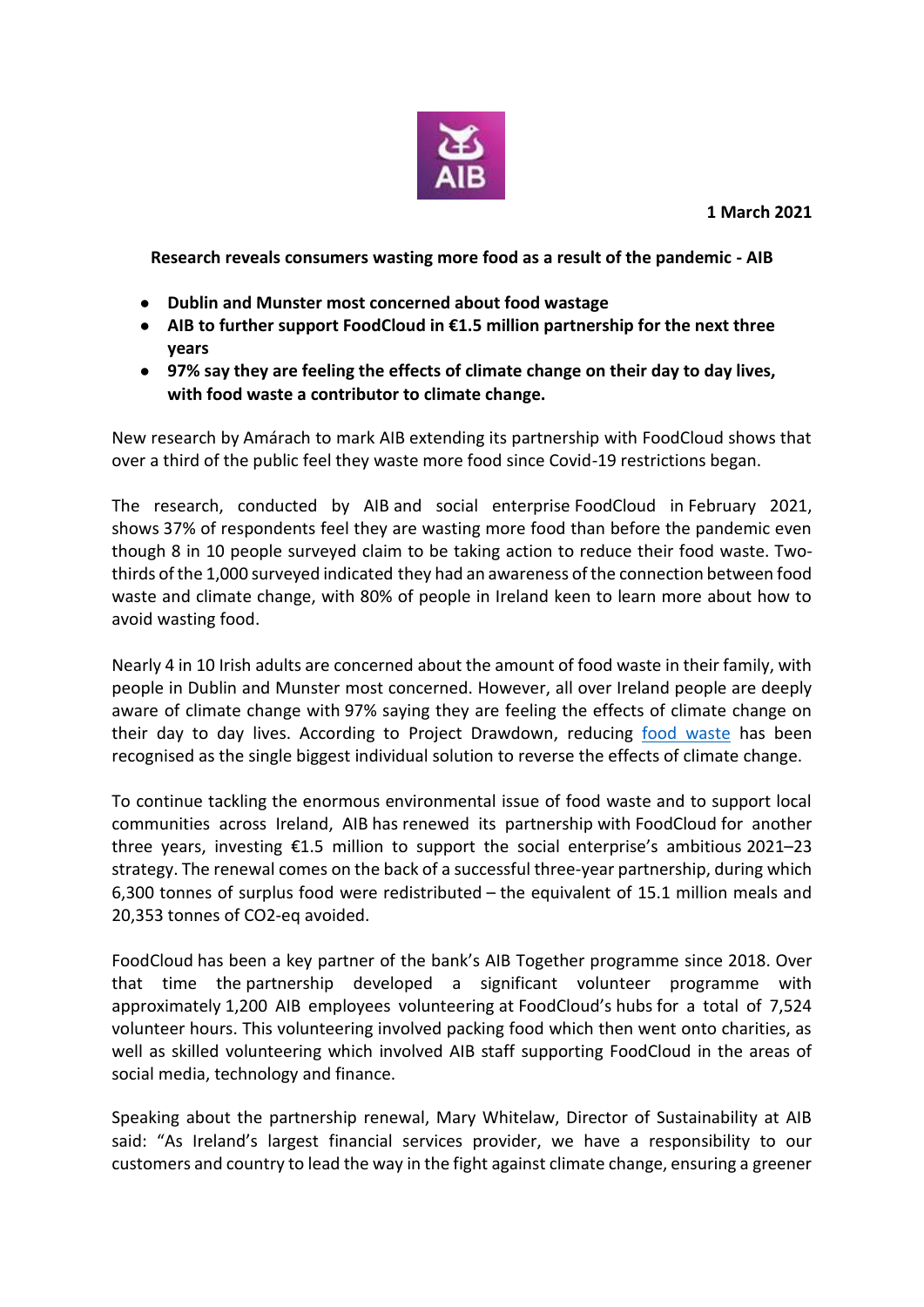tomorrow by backing those building it today. I'm delighted to announce the renewal of our partnership with FoodCloud which will support them for a further three years, as they continue to expand their footprint across Ireland. FoodCloud has clearly demonstrated what can be done to practically address environmental and societal issues – protecting the environment while providing food to those who need it most. This closely aligns to AIB's own carbon-reduction goals to achieve carbon neutrality in our own operations by 2030 and to increase green and transition lending to 70% of lending to new customers by 2030."

Iseult Ward, CEO of FoodCloud said: "With the support and security of our three-year partnership with AIB, FoodCloud were positioned and ready to respond to the increased demand for food within communities brought about by the Pandemic. 75% more food was distributed through our three hubs in 2020 compared to 2019. Having this certainty of support from AIB, meant we were able to take on four new staff in a very short window, which were further supported by AIB volunteers, who have become an integral part of our operations since our partnership began in 2018. AIB's support over the next three years will further increase FoodCloud's capacity to redistribute food, boost the expansion of our technology beyond retail to the wider supply chain, and support collaborations with growers to rescue more food at an agricultural level."

## **Editor Notes**

- According to the UN FAO (United Nations Food and Agriculture Organization), food waste is responsible for 8% of global greenhouse gas emissions. According to Project Drawdown, an international research project on mitigating climate change, stopping food waste has been recognised as the number one individual solution to reverse global warming, closely followed by health, education and plant-rich diets. It is through this prism that FoodCloud operates, with a vision for an environmentallyfriendly food system that supports food security and resilient communities.
- AIB and FoodCloud are at the forefront of the circular economy in Ireland AIB is backing FoodCloud's engagement with the Government on its Circular Economy strategy, focussing on implementation and action to ensure Ireland achieves its Sustainable Development Goal to halve per capita food waste by 2030.
- FoodCloud's 2020 highlights included hitting the 100-million meal mark over Christmas; redistributing over 3,000 tonnes of food (over 800 tonnes more than any previous year); distributing 1,325 tonnes of food via the Fund for European Aid to the Most Deprived; using hubs in Galway, Cork and Dublin and internationally, FoodCloud redistributed almost 10,000 tonnes in 2020, 2,500 tonnes more than any other year.
- AIB is leading a charge towards a lower-carbon future, demonstrated by its worldleading climate finance initiatives and pledge to achieve net-zero carbon emissions in its operations by 2030.

**ENDS**

**Further Information** Graham Union